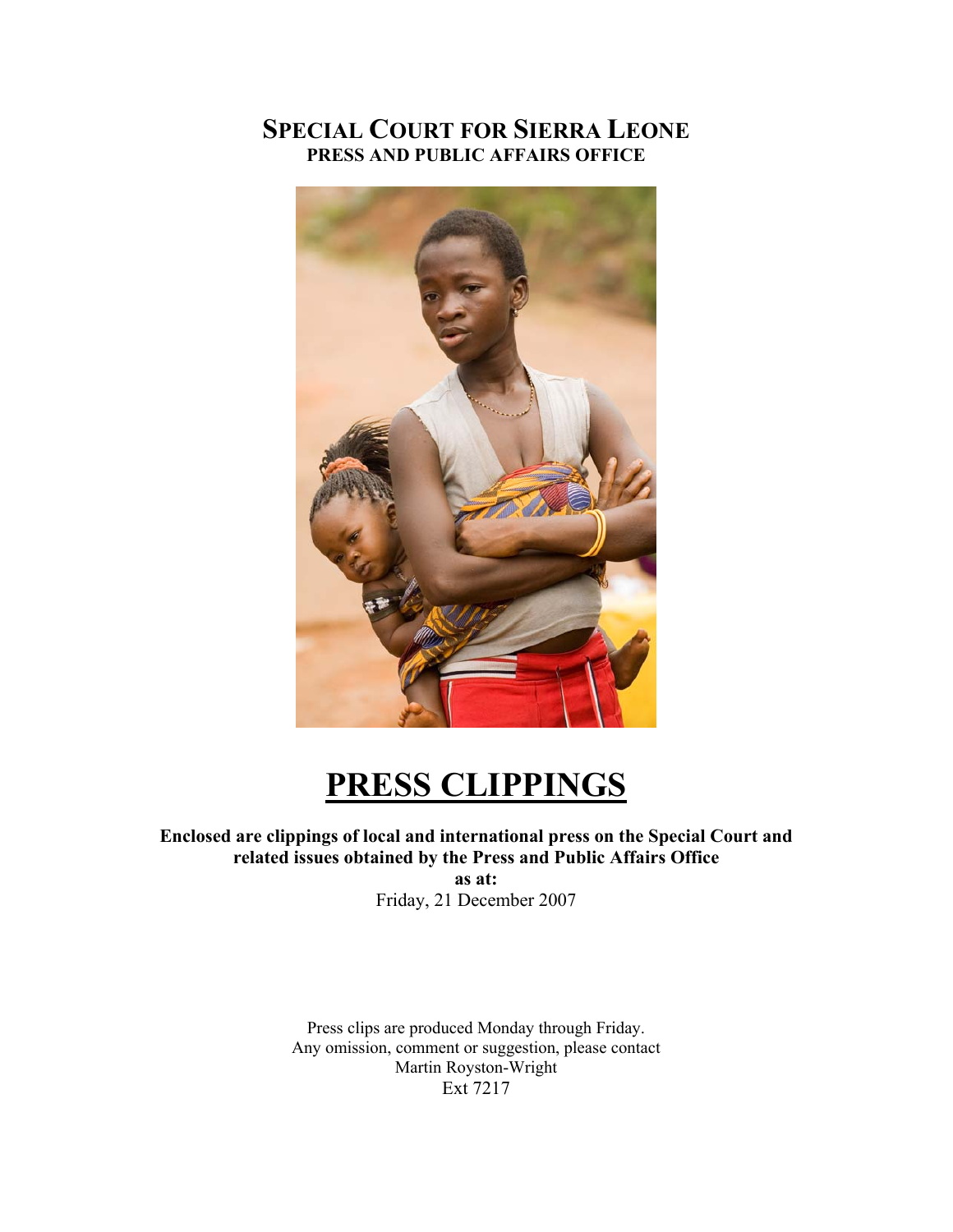2

| <b>Local News</b>                                                                                                                                                                                      |                            |  |  |  |  |
|--------------------------------------------------------------------------------------------------------------------------------------------------------------------------------------------------------|----------------------------|--|--|--|--|
| 17 Feared Dead in Gas Explosion / New Citizen                                                                                                                                                          | Page 3                     |  |  |  |  |
| <b>International News</b>                                                                                                                                                                              |                            |  |  |  |  |
| Liberia: Security Council Renews Sanctions for Another Year / UN News Centre<br>Portugal agrees to enforce sentencesUN War Crimes Tribunal / UN News Centre<br>Uganda LRA Rebels Given Ultimatum / BBC | Page 4<br>Page 5<br>Page 6 |  |  |  |  |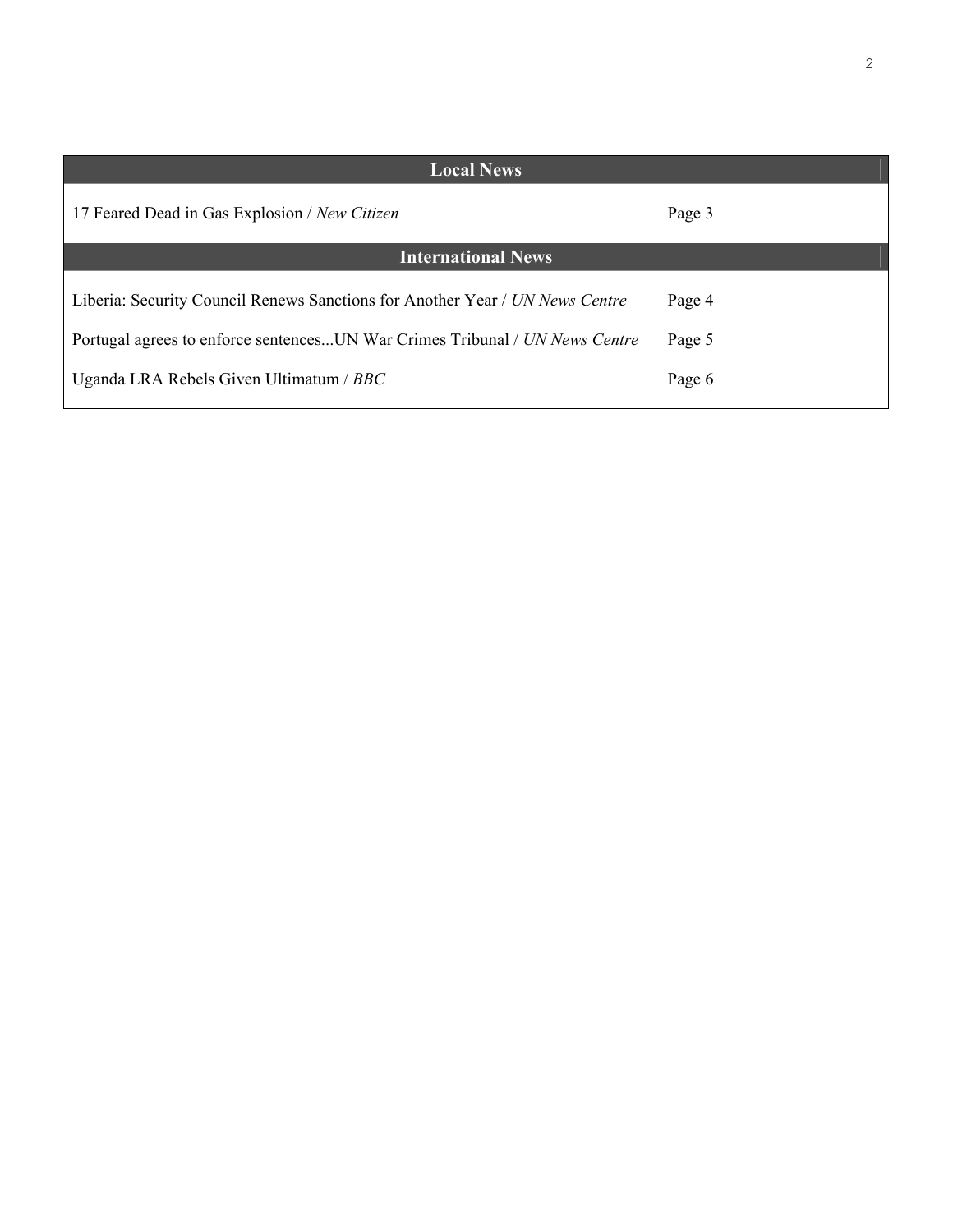New Citizen Friday, 21 December 2007



By Abu Kalokoh and Aminata Khumala

ndividuals of different na tionalities yesterday per ished in what was described as a gas-explosion in a four-storey building in one of the busy streets in Freetown, Free Street that left a deep hollow in the building.

Eye-witness accounts could not confirm the exact number of deaths as most of the victims were busy shopping second-hand goods for the A source confided at the scene, "an inferno, which began in the early hours of yesterday morning at No. 6 Free Street, was swiftly extinguished by personnel of

Contd. page 8



the National Fire Force. However, due to the intense heat that emanated from the quenched fire, a gas in the shop suddenly exploded and in the process killed an estimated 17 people, 16 males and a female, injuring several others."

42 other casualties are admitted at Wards 1 and 7, one at the Intensive Hospital while three others are reported to be responding to treatment at the Emergency Hospital, Goderich.

At the mortuary, thousands thronged the scene in an effort to catch a glimpse of the victims and at the same time identify their relatives and loved ones as some of the dead have already been identified. Vice President Samuel

ister Paolo Conteh, Deputy Minister of Information and Communications. Mohamed B. Koroma, some Members of Parliament including Hon. Chernor Bah and Hon. Cecil Osho-Williams and the Inspector General of Police, Brima Acha Kamara visited and sympathized with the hospitalized at Connaught Hospital, the mortuary and also the scene of the accident.

[Note: Nearly all local newspapers carried versions of this story.]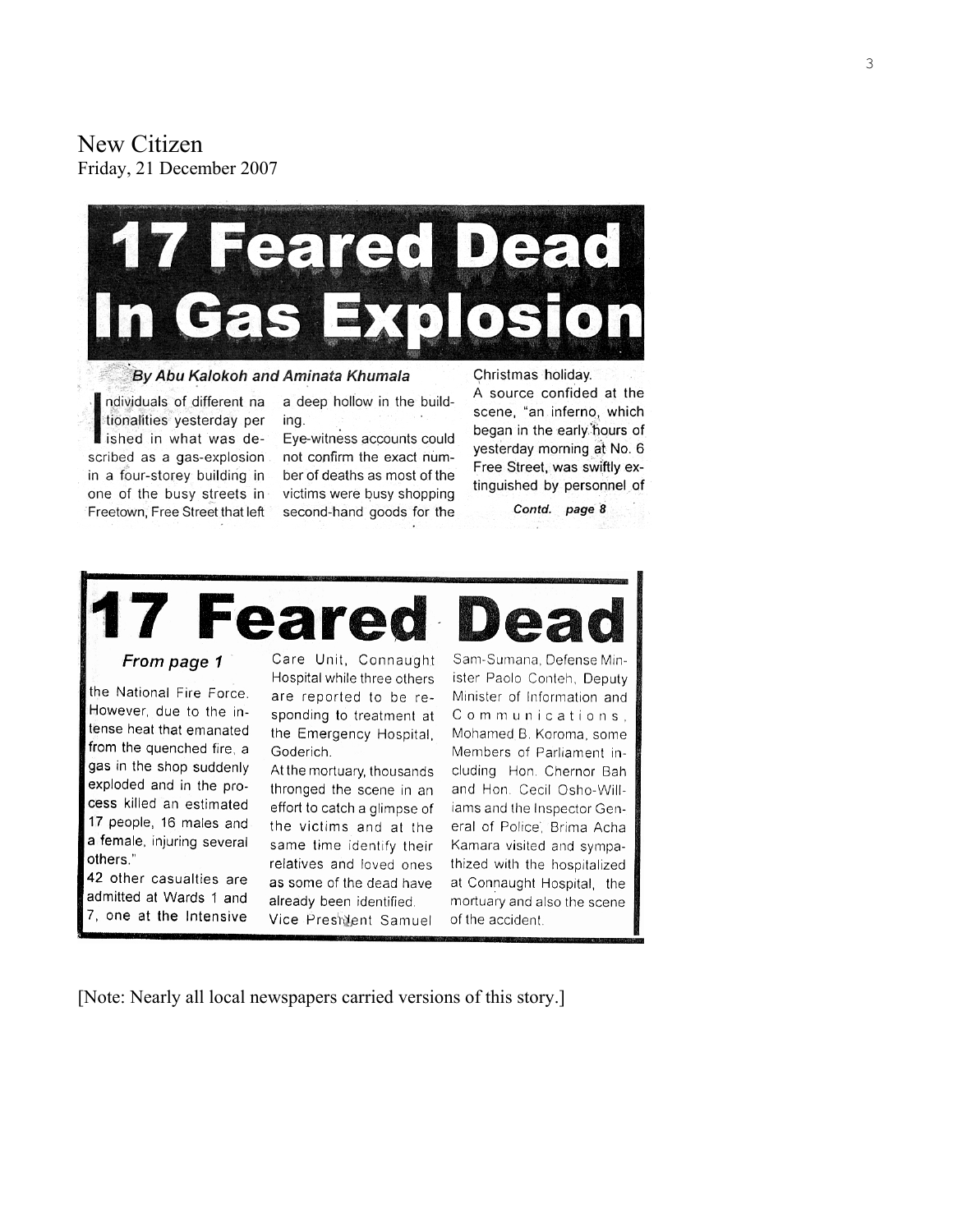## United Nations News Centre

Friday, 21 December 2007

#### **Liberia: Security Council renews sanctions for another year**

19 December 2007 – Having assessed the progress made so far in meeting the conditions for lifting the sanctions, the Security Council today renewed the arms and travel embargoes imposed against Liberia for another 12 months.

Unanimously adopting resolution 1792, the Council also extended the mandate of the Panel of Experts monitoring the sanctions until 20 June 2008 to conduct a follow-up mission to the region to investigate implementation of the measures.

The Panel was appointed by Secretary-General Ban Ki-moon in July to renew investigations into whether UN sanctions against Liberia are being broken, after learning of allegations that former President Charles Taylor may still have access to considerable wealth.

As they noted in their most recent report, the experts were invited by Nigeria to visit the country to investigate the allegations. While the Nigerian authorities informed them that they were unable to find conclusive evidence of any funds, economic assets or investments made by Mr. Taylor in Nigeria, the Panel was unable to confirm this since it had not yet received copies of the Government's reports.

With regard to the arms embargo, the Panel stated that it had not found any evidence of arms flows across Liberia's borders. However, it expressed concern over the dramatic increase in armed robberies involving firearms and felt the issue should be looked at by the Security Council committee monitoring the arms embargo imposed on Liberia.

The Panel is also tasked with assessing the implementation of forestry legislation signed into law last October by President Ellen Johnson-Sirleaf, and with gauging the Government's compliance with the Kimberley Process Certification Scheme, a mechanism established to keep "blood diamonds" from reaching world markets.

In the resolution adopted today, the Council encouraged the Liberian Government to invite the Kimberley Process to conduct a review visit within a year of Liberia's full participation in and implementation of the Scheme. It also encouraged the Process to inform the Council of its assessment of progress made.

Meanwhile, the UN mission in the West African nation, known as UNMIL, is launching an update to the atlas of humanitarian and recovery activities in Liberia that it produced in January. Providing a snapshot of "who is doing what and where," the atlas will make it possible to quickly identify humanitarian needs and gaps and improve coordination among all actors assisting vulnerable populations.

In another development, UNMIL announced that Moses Swaray is the winner of a two-month musical talent search conducted by the Mission and the Liberian Government. Chris Watson and Frances Ewu came in second and third in the contest – "A Star is Born" – which drew about 1,000 applicants nationwide.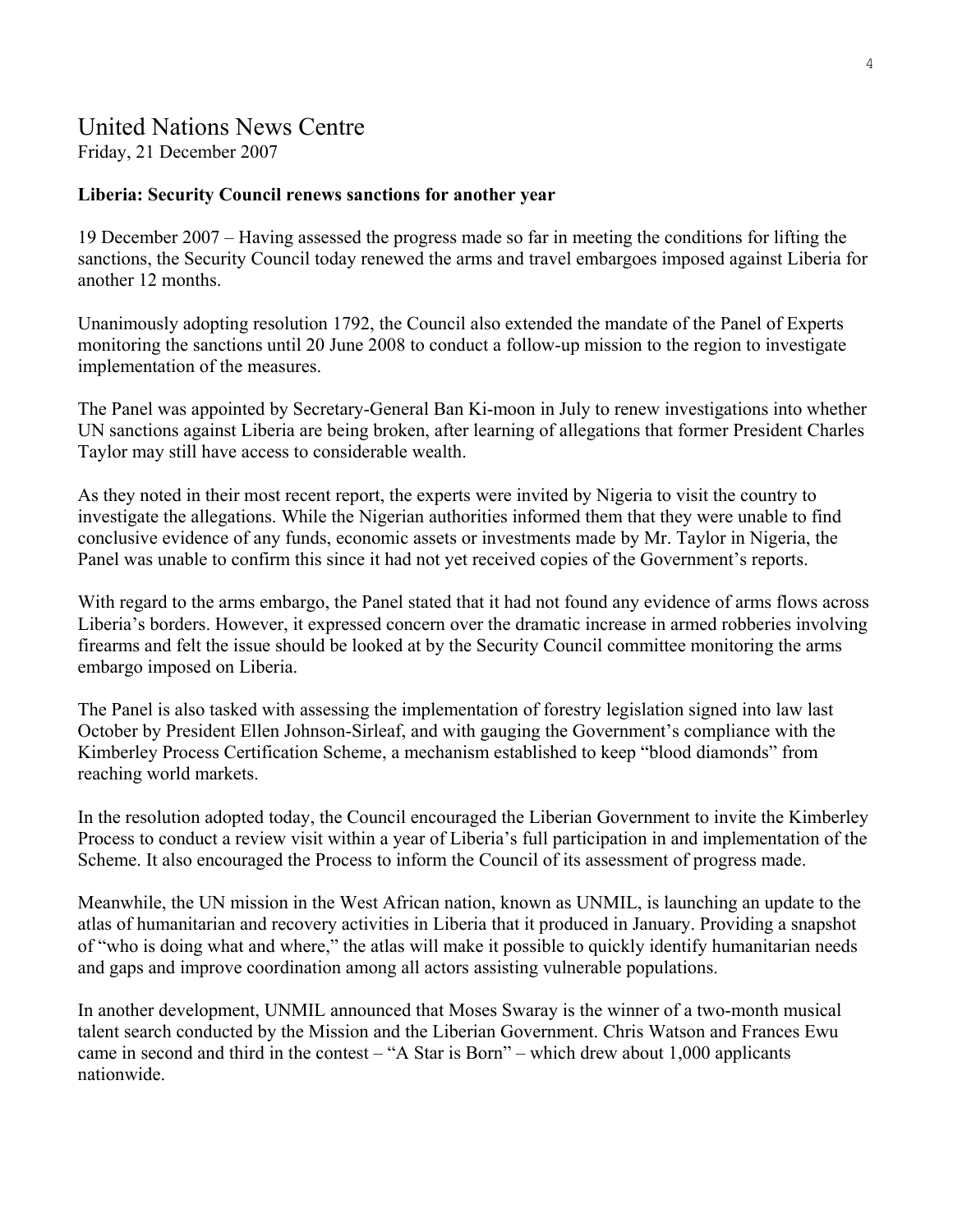### United Nations News Centre

Wednesday, 19 December 2007

#### **Portugal agrees to enforce sentences imposed by UN war crimes tribunal**

 19 December 2007 – Portugal today became the thirteenth European country to agree to enforce a sentence imposed by the United Nations war crimes tribunal that was set up to deal with the worst crimes committed during the Balkan wars in the 1990s.

Anyone convicted by the International Criminal Tribunal for the former Yugoslavia (ICTY) and given a jail term can now serve that sentence in a Portuguese prison after an agreement was signed in The Hague in the Netherlands, where the ICTY is based.

Italy, Finland, Norway, Sweden, Austria, France, Spain, Germany, Denmark, the United Kingdom, Belgium and Ukraine have already entered into similar agreements with the Tribunal.

The agreement with Portugal notes that it will only enforce ICTY sentences when the length of the jail term does not exceed the highest maximum sentence for any crime under Portuguese law.

The Tribunal said in a press statement that the agreement will enter into force after it is ratified by the Portuguese Parliament.